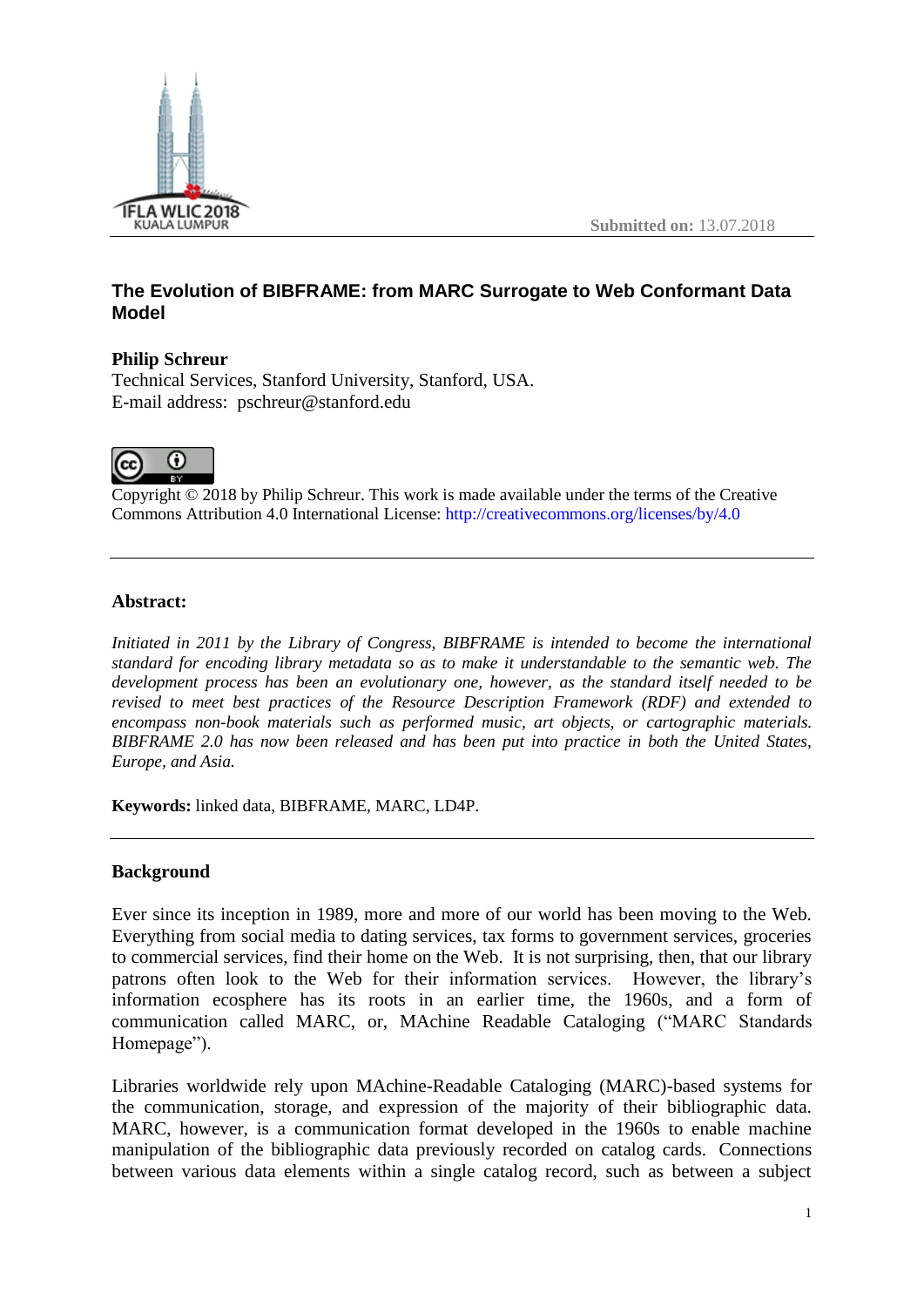heading and a specific work or a performer and piece performed, are not easily, and therefore not usually, expressed as it is assumed that a human being will be examining the record as a whole and making the associations between the elements for themselves. MARC itself was a great achievement, eliminating libraries' dependence on card catalogs and moving them into a much needed online environment. It allowed for the development of the Integrated Library System, or ILS, and great economy in the acquisition, cataloging, and discovery of library resources. However, as libraries transition to a linked-data based architecture that derives its power from extensive machine linking of individual data elements, this former reliance on human interpretation at the record level to make correct associations between individual data elements becomes a critical issue. Although MARC metadata can be converted to linked data, many human-inferred relationships are left unexpressed in the new environment. It is functional, but incomplete. With each day of routine processing, libraries add to the backlog of MARC data that they will want to convert and enhance as linked data.

In the last ten years, computer science has embraced the LOD pathway that demands more semantic expression of data (that supports machine inferencing). It has developed approaches to data and international standards that support the new environment in the form of the use of identifiers to link data and the international standard, Resource Description Framework ("RDF Homepage"), or RDF, for recording it. Redevelopment of the platform for expressing and communicating bibliographic data is needed to move libraries more firmly into the internet and web environment.

The development of the digital library, often based upon a digital repository, has further complicated the library environment. In addition to their MARC data, libraries have become curators of rapidly expanding collections of digital objects, data sets, and metadata in other schemas such as the Metadata Object Description Schema (MODS) ("MODS Homepage") or Dublin Core. These resources and their metadata are typically stored in digital repositories and become a parallel, yet separate, database of record. This lack of integration has caused great difficulties in consistency and maintenance as the long held concept of a single database of record has broken down. And even beyond these two repositories (the ILS and the Digital Repository), as academic libraries look to the future, they will be asked to step outside these more traditional materials to become the curators of the vast knowledge the university creates, in all its richness and diversity. Interactive scholarly works, unpublished data sets, information about faculty contained in profiling systems, metadata about learning objects, once integrated with more traditional library resources, will allow our faculty and students to explore our information resources and make associations that are impossible today.

In 2011, the Library of Congress (LC) began a project to end libraries isolation from the semantic web through the creation of a new communication format, called BIBFRAME "BIBFRAME Framework as a Web of Data," 2012), as a successor to the MARC formats. The development of BIBFRAME has been a complex one as its creators try to balance the need to capture the data encoded in MARC, the constraints of RDF, and input from the community it hopes to serve. In addition, there are other schemas available for libraries' use, such as Schema.org ("Schema.org Homepage"), the CIDOC Conceptual Reference Model (CIDOC-CRM) ("CIDOC\_CRM Homepage"), and the Europeana Data Model (EDM) ("Europeana Data Model Documentation"). Although not designed as replacements for MARC, these other schemas are used by important information communities, such as Europeana ("Europeana Portal") or Museums, with which libraries interact. The resultant metadata ecosystem has created a very complex environment.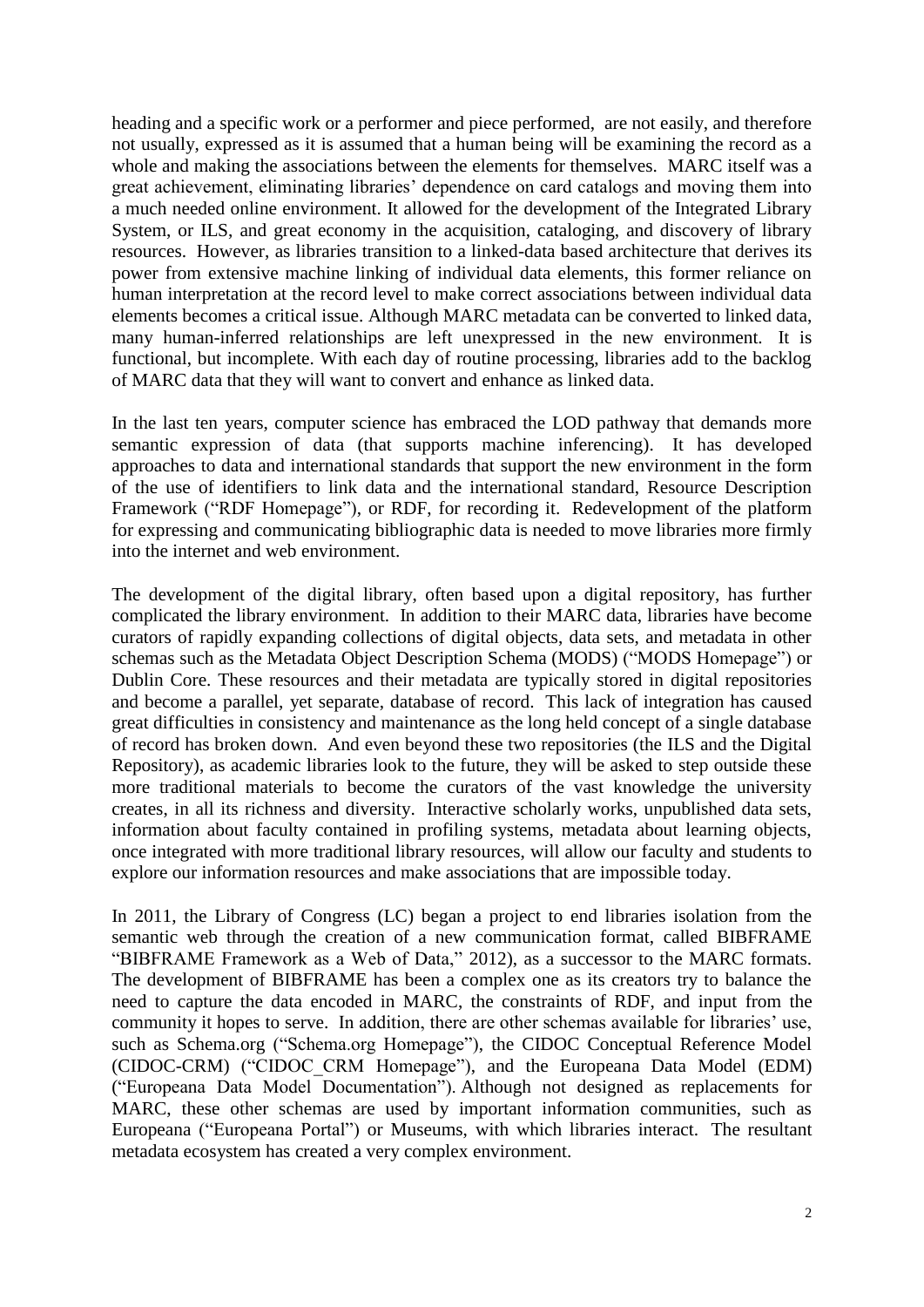Schema.org itself deserves a special mention in this complex environment. Sponsored by Google, Microsoft, Yahoo, and Yandex, "Schema.org is a collaborative, community activity with a mission to create, maintain, and promote schemas for structured data on the Internet, on web pages, in email messages, and beyond." ("Schema.org Homepage") It has been designed for the broadest possible use and focuses upon the semantic understanding of Web search engines. Because of this focus, it is of great interest to libraries and library-related organizations, such as OCLC, for embedding library data into the semantic web. It was never designed, however, to capture even the full richness of the data contained in MARC. Rather, its focus is on broad integration into the Web. BIBFRAME has been designed to fill that gap so that, as libraries move to the semantic web, the richness and detail of their metadata can be reflected there.

Libraries have survived in their current environment by adhering to structural and data quality standards to facilitate the easy exchange of metadata for commonly held resources. These standards also allowed metadata from various institutions to be quickly combined into large discovery interfaces. As libraries transition from their current environment to a much more complex one based in LOD, these standards must be rethought and re-envisioned. Their need is still as strong but their expression is unclear.

Since its inception, BIBFRAME has been used in a number of individual projects both within the United States and internationally. For instance, the University College London Department of Information Studies has been awarded a grant to develop a Linked Open Data bibliographic dataset based on BIBFRAME ("Linked Open Bibliographic Data"). The Library of Alexandria will focus on the conversion process for data in the Arabic language ("The Standard Model "BIBFRAME" for Resource Description and Access in Web Environment"). The National Library of Medicine has experimented with more modular approach to the BIBFRAME vocabulary by paring down the existing vocabulary to its core concepts (BIBFRAME-Lite) ("NLM BIBFRAME Update").

But why linked data specifically? It is apparent that library patrons have preferred searching for information on the Web for quite some time. By integrating library data into the Web in a semantic way, our patrons can find well-formed library data there as well as in library catalogs. By taking advantage of the semantic web, library patrons can directly benefit from other important data sources on the Web. A third advantage is that the Web is an international environment. By shifting to linked data, libraries worldwide can take advantage of the bibliographic and authoritative data many national libraries create and make available now as linked data. And last, the Web is a continually evolving environment. Without a doubt, linked data will evolve into some other standard with time. But in order to move along with this evolution, libraries will need to make that first important step in the transition to a Web environment.

### **History of BIBFRAME – BIBRAME 1.0**

BIBFRAME, short for the Bibliographic Framework Initiative, was officially launched in May of 2011. It was developed in partnership between the Library of Congress and Eric Miller of Zepheira ("Zepheira Homepage") and was designed as a replacement for the MARC formats, that is, as a communication format. BIBFRAME "aims to re-envision and implement a new bibliographic environment for libraries that makes the network central and interconnectedness commonplace." It does this by allowing us both to transform our legacy data and to create new metadata as linked data, the language of the semantic web.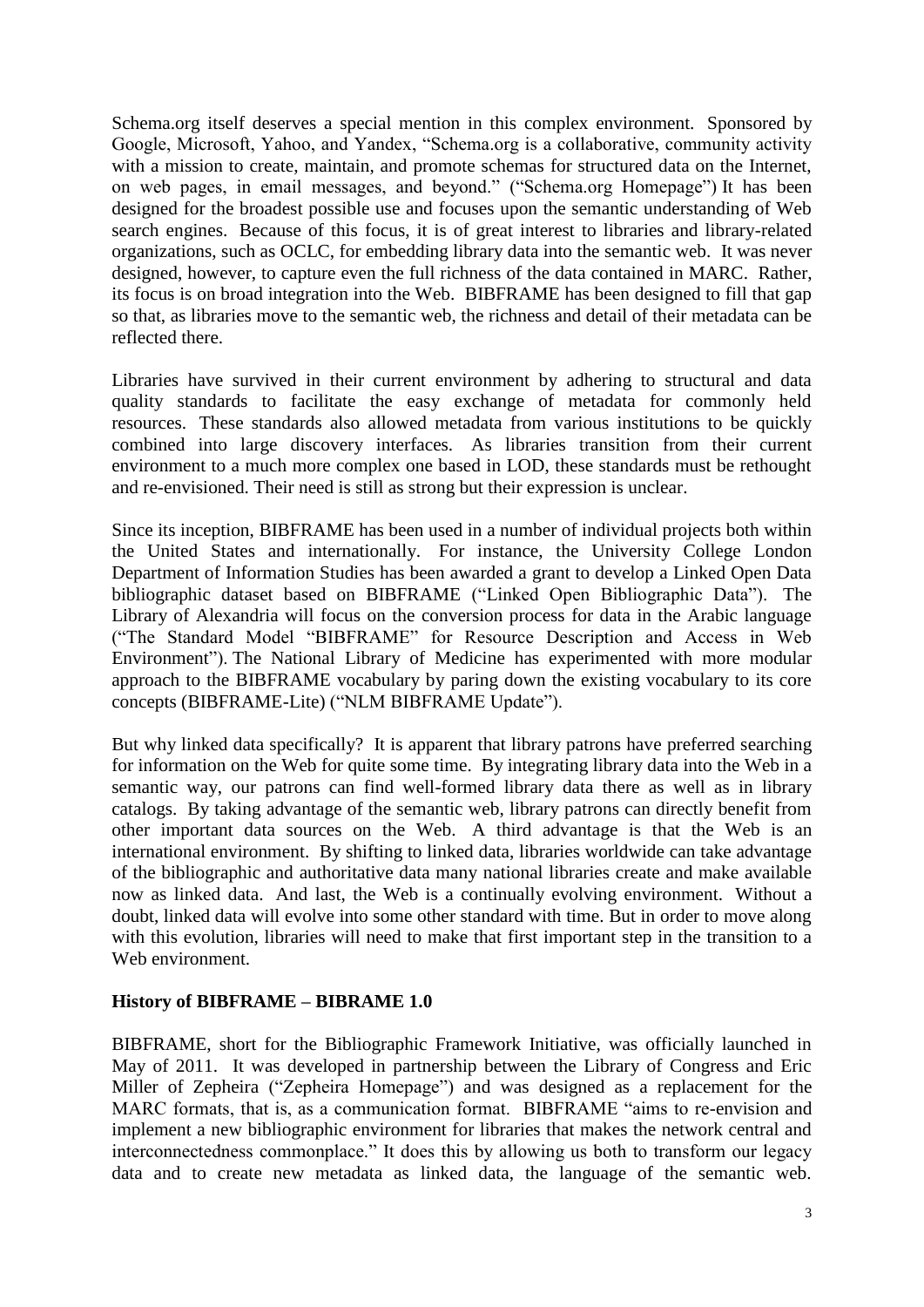BIBFRAME is also designed to integrate with and engage in the wider information community that is developing on the Web while serving the very specific needs of its maintenance community, that is, libraries.

The original model itself (now BIBFRAME 1.0) was quite simple being divided into four classes: Works, Instances, Authorities, and Annotations.



The two key divisions in BIBFRAME 1.0 are Work and Instance. The Work is the conceptual resource that is being cataloged. It is an abstract entity composed of the FRBR ("Functional Requirements of Bibliographic Records") concepts of Work and Expression. The Instance is the material embodiment of a BIBFRAME work. Each BIBFRAME instance represents one and only one BIBFRAME work and is parallel to the FRBR Manifestation. Authorities are key concepts such as people, places, topics, or organizations that may be associated with a Work or Instance.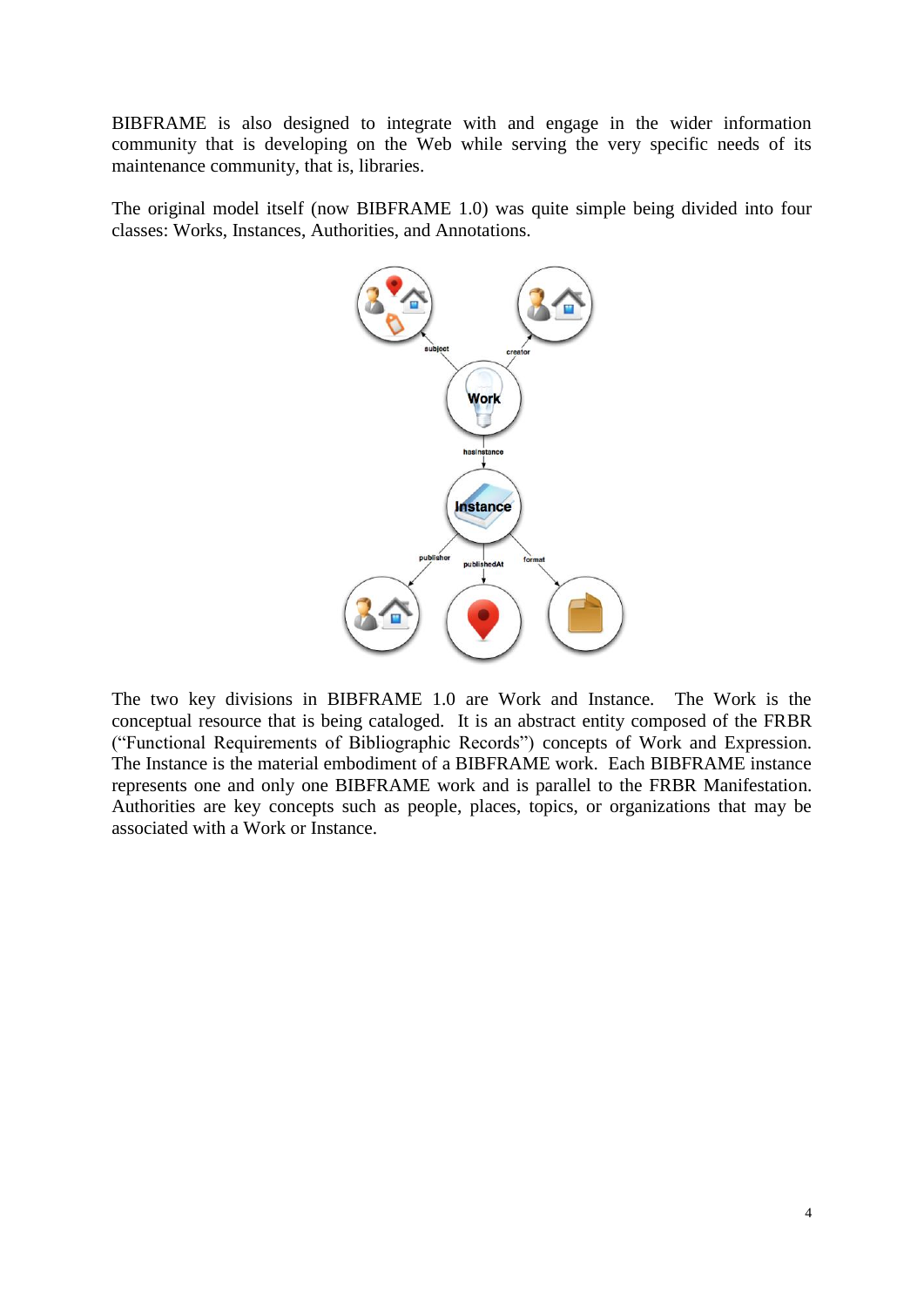

An Annotation represents concepts other than Authorities that can be associated with a Work or Instance. For instance, the review of a Work can be considered an Annotation to the Work and the fact that an institution holds a particular resource can be considered an Annotation of the Instance. The strength of this elegantly simple model is the ease with which it can be extended to cover the needs of more complex formats such as music or audio-visual materials.

As early adopters began experimenting with BIBFRAME, however, two key issues began to surface. The first related to the structure of the model itself. BIBFRAME was conceived of as a neutral communication format, that is, it was meant to transmit a variety of information, not just library metadata. One of the concerns with the MARC formats was that they were used exclusively by libraries and understood only by them. By making BIBFRAME a more neutral communication format, it was hoped that this problem could be avoided in the future. However, this meant that the model itself did not reflect the FRBR-like nature of many library resources as the FRBR Work and Expression were combined in the BIBFRAME Work and the FRBR Item was represented as one of many Annotations possible to a BIBFRAME Instance. It was not clear, then, how metadata created according to the cataloging standard Resource Description and Access (RDA) ("RDA Toolkit Homepage") could best be represented in BIBFRAME.

A second issue concerned how best to represent the enormous wealth of detail contained in the MARC formats within BIBFRAME. There is a wonderful quote by Sally McCallum of the Library if Congress saying that if MARC ever died it would be from obesity. As more and more of the detailed information encoded within MARC was mapped into BIBFRAME, the once elegantly simple model became muddled and began to stray from the best practices of RDF, the W3C schema that provides the data-modelling vocabulary.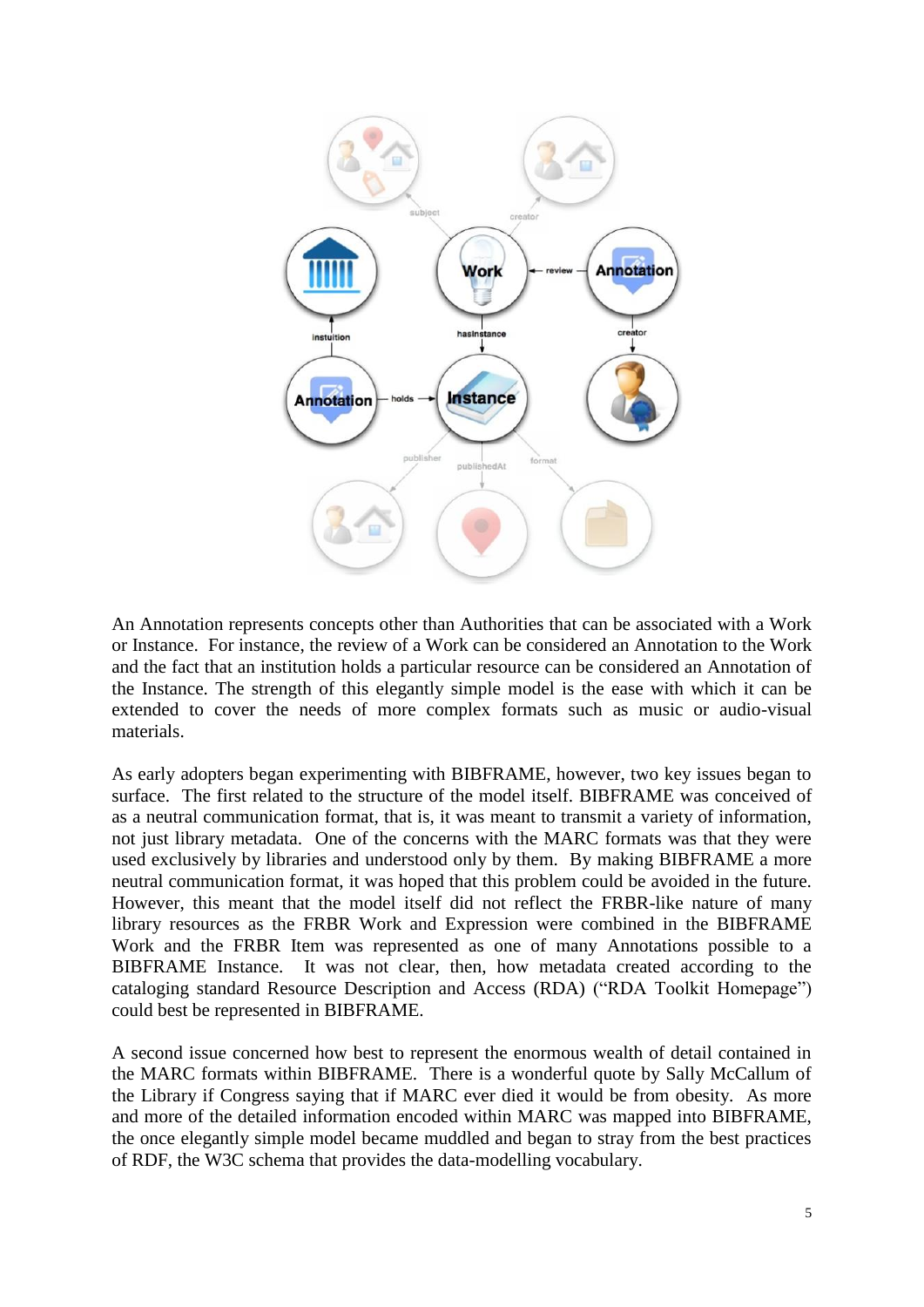#### **BIBFRAME 2.0**

In 2014, Cornell successfully applied to the Mellon Foundation for support for a project called Linked Data for Libraries ("Linked Data for Libraries Homepage"), or LD4L. This project was a collaboration between three institutions (Cornell University, Harvard University and Stanford University) with a goal to create a Scholarly Resource Semantic Information Store (SRSIS) model to capture the intellectual value that librarians and other domain experts and scholars add to information resources when they describe, annotate, organize, select, and use those resources, together with the social value evident from patterns of usage. As part of this grant, the partners agreed to use the BIBFRAME ontology as the model for the bibliographic data from their collections. As the project included the conversion of all MARC bibliographic data from the libraries holdings, it became one of the first tests of BIBFRAME at scale.

The mass conversion of MARC data, and the desire to use it in a linked data context, exposed many of the shortcomings in the development of BIBFRAME 1.0. In response to this, the Office of Network Standards of the Library of Congress commissioned a review of BIBFRAME 1.0 by Robert Sanderson (Sanderson, 2015). Mr. Sanderson, along with his team of reviewers, examined BIBFRAME 1.0 in the context of current best practices within the Linked Data domain. The report resulted in a series of recommendations to the Library of Congress attempting to preserve the value and semantics of existing data in the new ontology while balancing current best practices against the completeness of transformation of historical data.

The recommendations in the report cover a wide variety of issues such as the merging of predicates, the use of authorities, the structure of annotations, the representation of holdings, the role of events, and many others. The Library of Congress accepted many of the recommendations in the Sanderson report in its release of BIBFRAME 2.0.

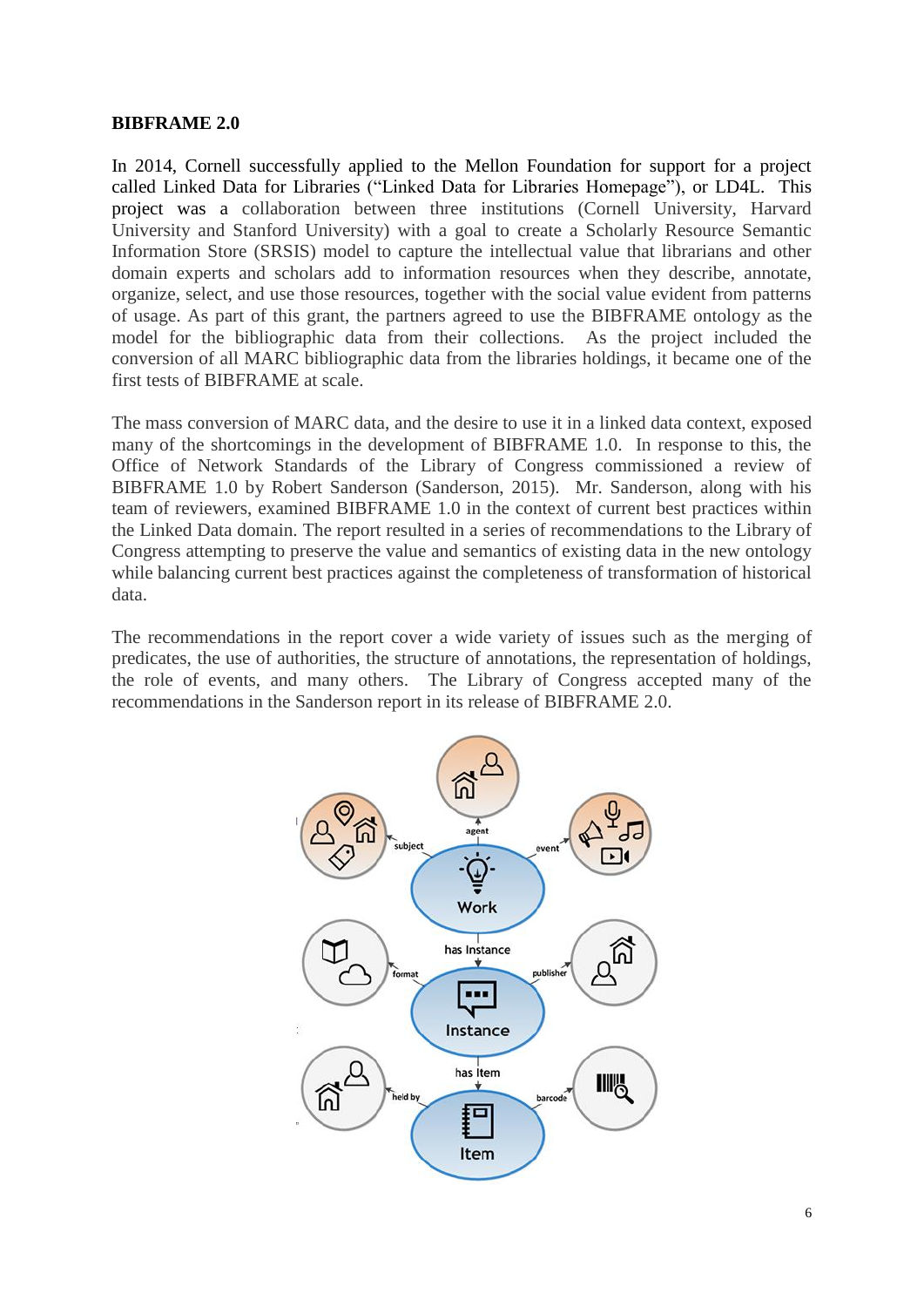The most obvious changes in BIBFRAME 2.0 from the earlier BIBFRAME 1.0 model is the inclusion of Item to better reflect the FRBR model, and the elimination of the Authority and Annotation classes. Other changes included fewer data properties through reification of data elements, as well as a conceptual restructuring of events and contributions.

In 2016, the Library of Congress became a partner in a new Mellon grant proposed by Stanford University called Linked Data for Production ("Linked Data for Production Homepage") (LD4P). LD4P is a collaboration between six institutions (Columbia, Cornell, Harvard, Library of Congress, Princeton, and Stanford University) to begin the transition of technical services production workflows to ones based in Linked Open Data (LOD). This first phase of the transition focuses on the development of the ability to produce metadata as LOD communally, the enhancement of the BIBFRAME ontology ("BIBFRAME Homepage") to encompass the multiple resource formats that academic libraries must process, and the engagement of the broader academic library community to ensure a sustainable and extensible environment.

LD4P has engaged with BIBFRAME 2.0 in two main areas. The first is the extension of the ontology itself. BIBFRAME should be seen as a core ontology for describing the most common library resources. It is meant to be simple and easy to use. Specialized domains, however, have special needs and these needs need to be expressed as extensions to the basic BIBFRAME ontology. LD4P worked to extend BIBFRAME 2.0 in four key areas: art, rare books, performed music, and cartographic resources. Although many libraries hold art objects, and many museums hold books, the ontologies used to describe these materials are quite different. The art extension working group looked to see if and how BIBFRAME could be enhanced to better described objects within library collections. The rare materials working group focused on extending BIBFRAME at the Item level to better cover issues such as provenance and binding. The performed music working group focused on issues such as extensions of medium of performance, work, and event modeling for musical recordings. The cartographic working group examined extensions needed to cover printed maps, atlases, and geospatial data sets.

A more fundamental engagement involved the creation of a derivation of BIBFRAME called bibliotek-o ("Biblioitek-o"). Bibliotek-o is both an extension and a deviation from BIBFRAME 2.0 in key modelling areas such as activities; content type, carrier type, and media type; identifiers; titles; and object versus datatype properties, among others. It is meant more as an opportunity to reflect on BIBFRAME's structure than as a foil to BIBFRAME. By creating a concrete alternative to key structural BIBFRAME elements, bibliotek-o allows for a practical discussion of alternatives.

## **The Future of BIBFRAME**

The first European BIBFRAME Workshop was held at the Deutsche Nationalbibliothek in September of 2017. Its aim was to create a forum for the library communities in Europe concerning the implementation of BIBFRAME, the exchange of knowledge about current projects, and to create an open dialogue with members of the Library of Congress. The hope of the group is that BIBFRAME might become an international standard for the interchange of bibliographic metadata with the potential of becoming more global than MARC21. In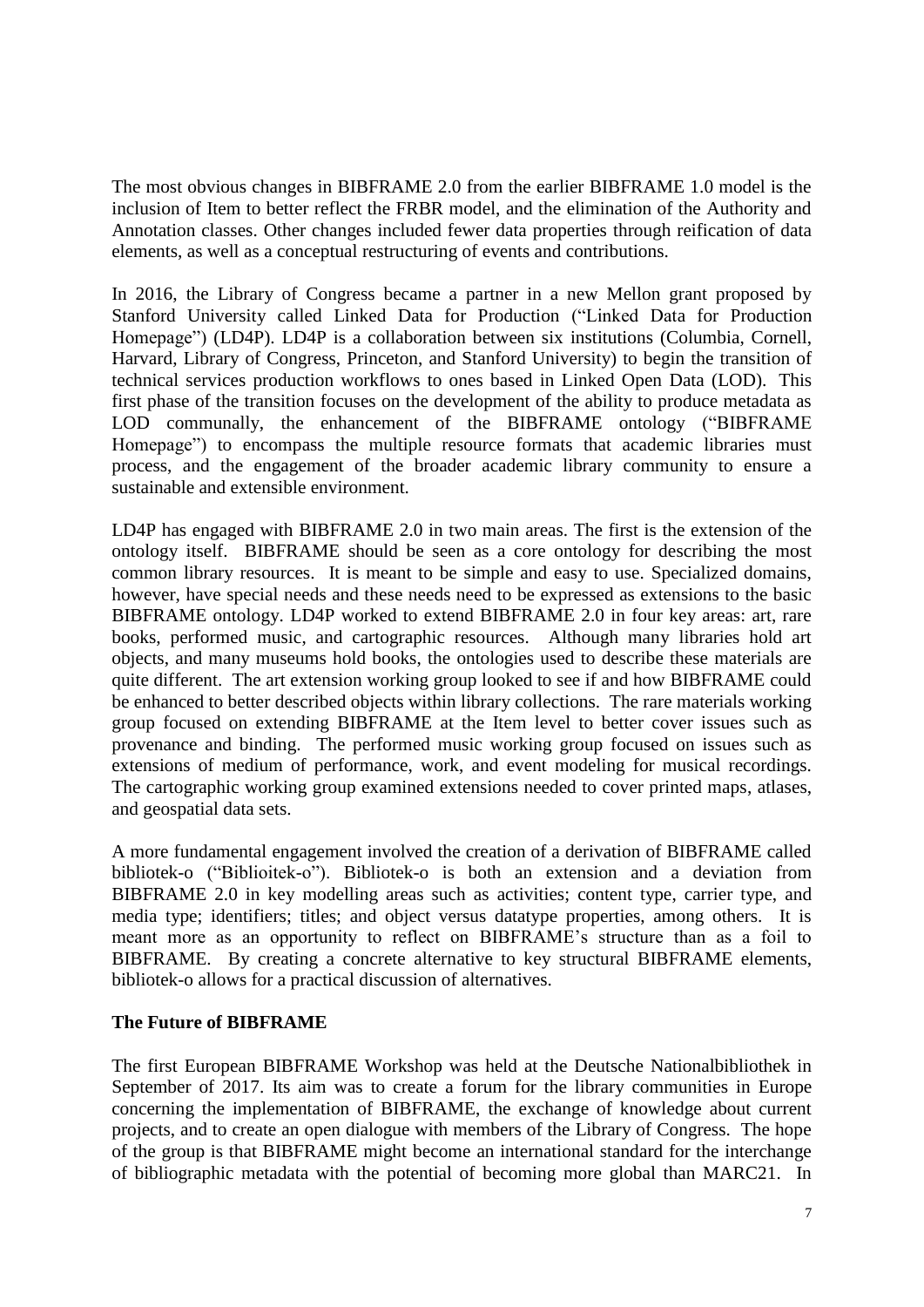order for this implementation to take place, however, there needs to be more awareness of BIBFRAME itself and the opening of BIBFRAME to become a more community-driven, international standard.

The conference was attended by representatives from twenty-four institutions representing sixteen European countries plus the United States. Presentations were made on such topics as BIBFRAME considerations from an RDA-implementation perspective, preserving bibliographic relationships in mapping from FRBR to BIBFRAME 2.0, and BIBFRAME at Springer Nature ("Documents and Results of the European BIBFRAME Workshop 2017"). Breakout sessions included areas such as barriers for implementation of BIBFRAME, community building, vendor support, and documentation. Members at the workshop were very encouraged by the discussions that took place. It was clear from the many lightening talks presented that there was a good deal of BIBFRAME experimentation going on in Europe at the current time. The group agreed to meet in Florence in September of 2018 to continue the discussions.

Similarly, the second phase of LD4P, called Linked Data for Production: Pathway to Implementation, will begin in July of 2018. This second phase of LD4P builds upon the foundational work of LD4P Phase 1 to begin the implementation of the cataloging community's shift to linked data for the creation and manipulation of their metadata. A collaborative project among four institutions (Cornell, Harvard, Stanford, and the University of Iowa) and the Program for Cooperative Cataloging (PCC), this phase of LD4P has seven goals: the creation of a continuously fed pool of linked data expressed in BIBFRAME; development of a cloud-based sandbox editing environment to create and reuse linked data; the development of policies, techniques and workflows for the automated enhancement of MARC data with identifiers to make its conversion to linked data as clean as possible; the development of policies, techniques, and workflows for the creation and reuse of linked data and its supporting identifiers as libraries' core metadata; better integration of library metadata and identifiers with the Web through collaboration with Wikidata; the enhancement of a widely-adopted library discovery environment (Blacklight) with linked-data based discovery techniques; and the orchestration of continued community collaboration through the development of an organizational framework called LD4. Collaboration will be key in this phase of LD4P. No successful implementation of linked data can be accomplished without the cooperation of the large partnership of libraries represented by the PCC. And as the Web is a truly international environment, this partnership should include representatives from libraries worldwide, including those represented at the European BIBFRAME Workshop.

One last step in the evolution of BIBFRAME is its opening to the world in a first step to become a truly community supported and maintained international standard. Recently, on the BIBFRAME discussion list, Sally McCallum announced:

The Library of Congress is beginning a process for maintaining the BIBFRAME ontology that will enable implementers to suggest corrections and changes. Various types of ontology adjustments can be suggested via the Issues tab in the github repository for the ontology [https://github.com/lcnetdev/bibframe](https://github.com/lcnetdev/bibframe-ontology)[ontology](https://github.com/lcnetdev/bibframe-ontology) . Adjustments may be typos, definition adjustments, or issues that may affect the semantics of the ontology. Semantic adjustment suggestions should originate with implementers and describe their BIBFRAME experience with the issue. The Library of Congress will review the changes. Those with semantic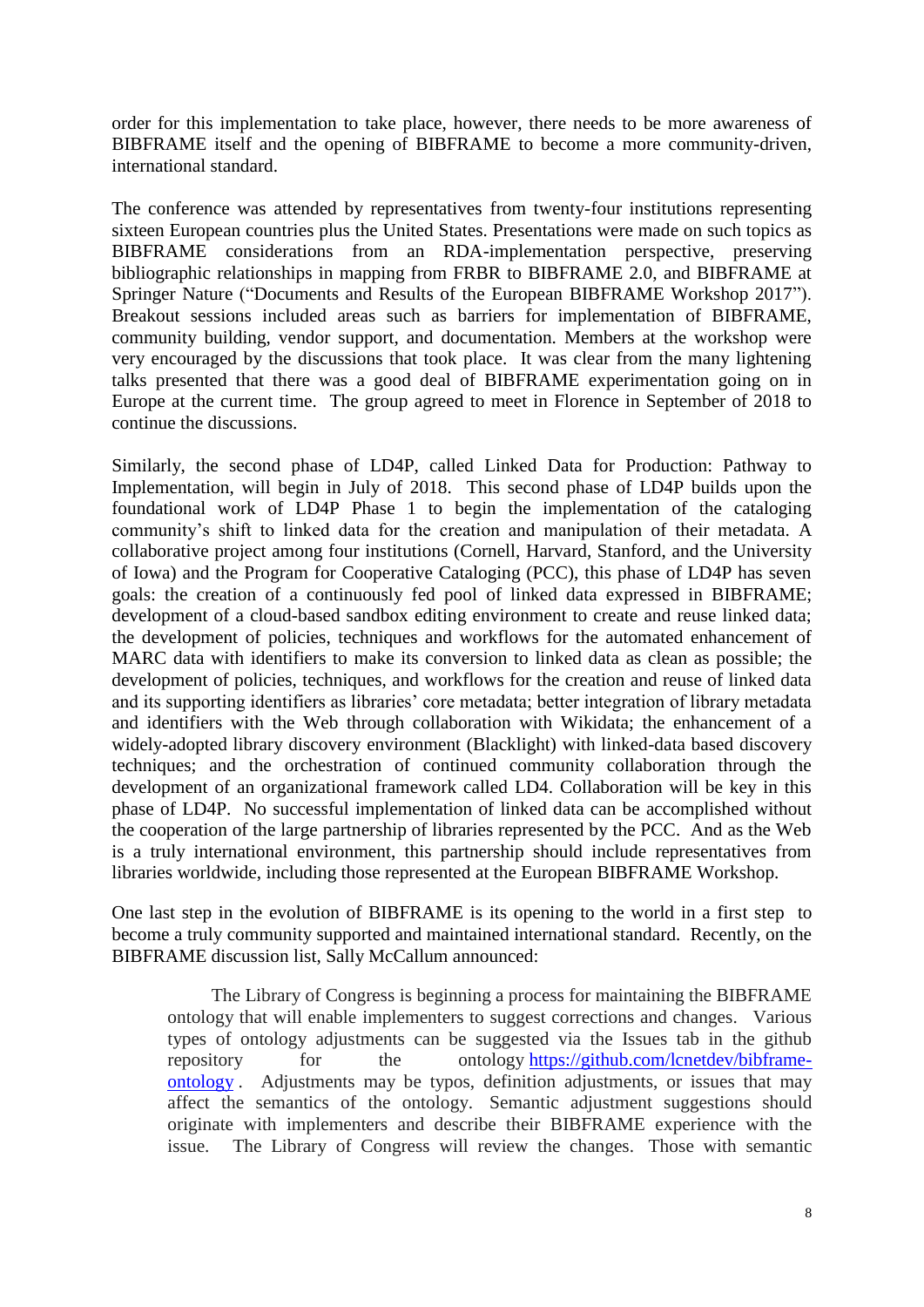impact will be vetted in collaboration with other implementers who have large systems that use the BIBFRAME ontology (McCallum, 2018).

This announcement represents a great step forward in the evolution of BIBFRAME. As BIBFRAME evolves to become both more conformant to linked data best practices and more responsive to the community it serves, it fulfils its promise to become a truly international standard for the replacement of the MARC formats.

**References**

BIBFRAME Homepage, [http://www.loc.gov/bibframe/,](http://www.loc.gov/bibframe/) last accessed 2018/6/14.

Bibliographic Framework as a Web of Data (2012). Washington, D.C.: The Library of Congress.

Bibliotek-o, [https://wiki.duraspace.org/display/LD4P/bibliotek-o,](https://wiki.duraspace.org/display/LD4P/bibliotek-o) last accessed 2018/6/14.

CIDOC-CRM Homepage, [http://www.cidoc-crm.org/,](http://www.cidoc-crm.org/) last accessed 2018/6/14.

Documents and Results of the European BIBFRAME Workshop 2017, [https://wiki.dnb.de/display/EBW/Documents+and+Results,](https://wiki.dnb.de/display/EBW/Documents+and+Results) last accessed 2018/6/14.

Europeana Data Model Documentation, [http://pro.europeana.eu/page/edm-documentation,](http://pro.europeana.eu/page/edm-documentation) last accessed 2018/6/14.

Europeana Portal, [http://www.europeana.eu/portal/,](http://www.europeana.eu/portal/) last accessed 2018/6/14.

Functional Requirements for Bibliographic Records, [https://www.ifla.org/publications/functional-requirements-for-bibliographic-records,](https://www.ifla.org/publications/functional-requirements-for-bibliographic-records) last accessed 2018/6/14.

Linked Data for Libraries Homepage, [https://www.ld4l.org/ld4l-2014/overview,](https://www.ld4l.org/ld4l-2014/overview) last accessed 2018/6/14.

Linked Data for Production Homepage, [https://wiki.duraspace.org/pages/viewpage.action?pageId=74515029,](https://wiki.duraspace.org/pages/viewpage.action?pageId=74515029) last accessed 2018/6/14.

McCallum, Sally. "[BIBFRAME] BIBFRAME Consultation." Message to the BIBFRAME LISTSERV. 19 April 2018. E-mail.

Linked Open Bibliographic Data, [https://www.ucl.ac.uk/dis/research/collaborativeprojects/lobd,](https://www.ucl.ac.uk/dis/research/collaborativeprojects/lobd) last accessed 2018/6/14.

MARC Standards Homepage, [http://www.loc.gov/marc/,](http://www.loc.gov/marc/) last accessed 2018/6/14.

MODS Homepage, [http://www.loc.gov/standards/mods/,](http://www.loc.gov/standards/mods/) last accessed 2018/6/14.

NLM BIBFRAME Update,

[https://www.nlm.nih.gov/pubs/techbull/mj15/mj15\\_bibframe.html,](https://www.nlm.nih.gov/pubs/techbull/mj15/mj15_bibframe.html) last accessed 2018/6/14.